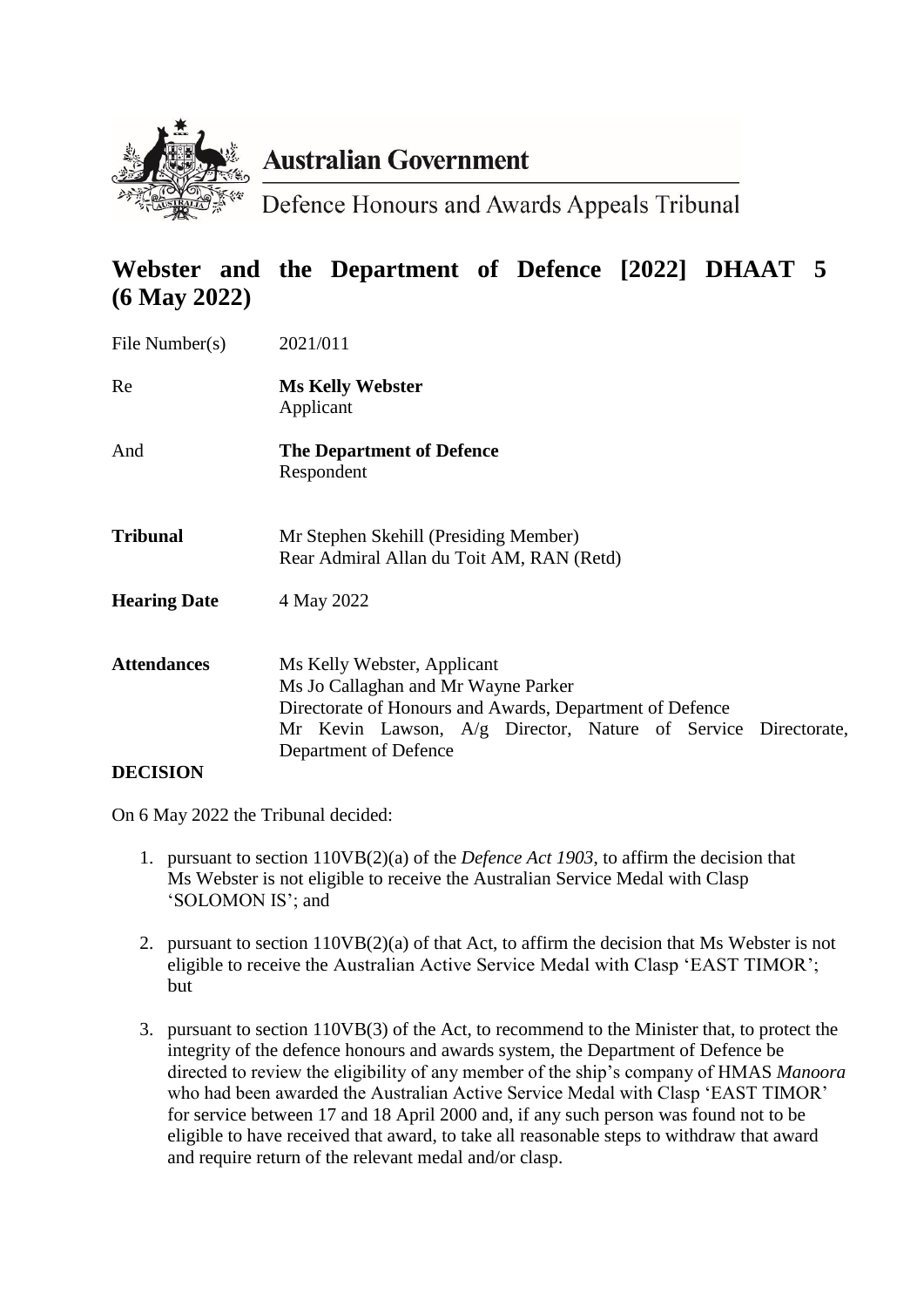#### **CATCHWORDS**

*DEFENCE AWARD –Australian Active Service Medal with Clasp 'EAST TIMOR' – prescribed operation – Operation TANAGER – whether allotted for service*

*DEFENCE AWARD – Australian Service Medal with Clasp 'SOLOMON IS' – prescribed operation – Operation PLUMBOB – Operation TREK – whether service was rendered for the required period*

#### **LEGISLATION**

*Defence Act 1903 –* Part VIIIC – Sections 110T, 110V(1), 110VB(2), 110VB(6) *Defence Regulation 2016 Section 36*

#### **Australian Active Service Medal with Clasp 'EAST TIMOR'**

*Commonwealth of Australia Gazette S33*5 *Australian Active Service Medal Regulations, Letters Patent,* dated 2 November 1988

*Commonwealth of Australia Gazette S110*, *Australian Active Service Medal Regulations, Ministerial Declaration and Determination, Clasp 'EAST TIMOR'* dated 29 February 2000

*Australian Active Service Medal Regulations, Ministerial Declaration and Determination, Clasp 'EAST TIMOR'* dated 29 September 2001 (not gazetted)

*Commonwealth of Australia Gazette S515*, *Australian Active Service Medal Regulations, Declaration and Determination, Clasp 'EAST TIMOR'* dated 16 December 2004

*Australian Active Service Medal Regulations*, Instrument of Delegation dated 23 September 2018

#### **Australian Service Medal with Clasp 'SOLOMON IS'**

*Commonwealth of Australia Gazette S336, Australian Service Medal Regulations Letters Patent* dated 2 November 1988

*Commonwealth of Australia Gazette S230, Australian Service Medal Regulations Declaration and Determination, Clasp 'SOLOMON IS'* dated 29 June 2001

*Commonwealth of Australia Gazette S21, Australian Service Medal Regulations Declaration and Determination, Clasp 'SOLOMON IS'* dated 29 January 2004

*Australian Service Medal Regulations*, Instrument of Delegation, dated 23 September 2018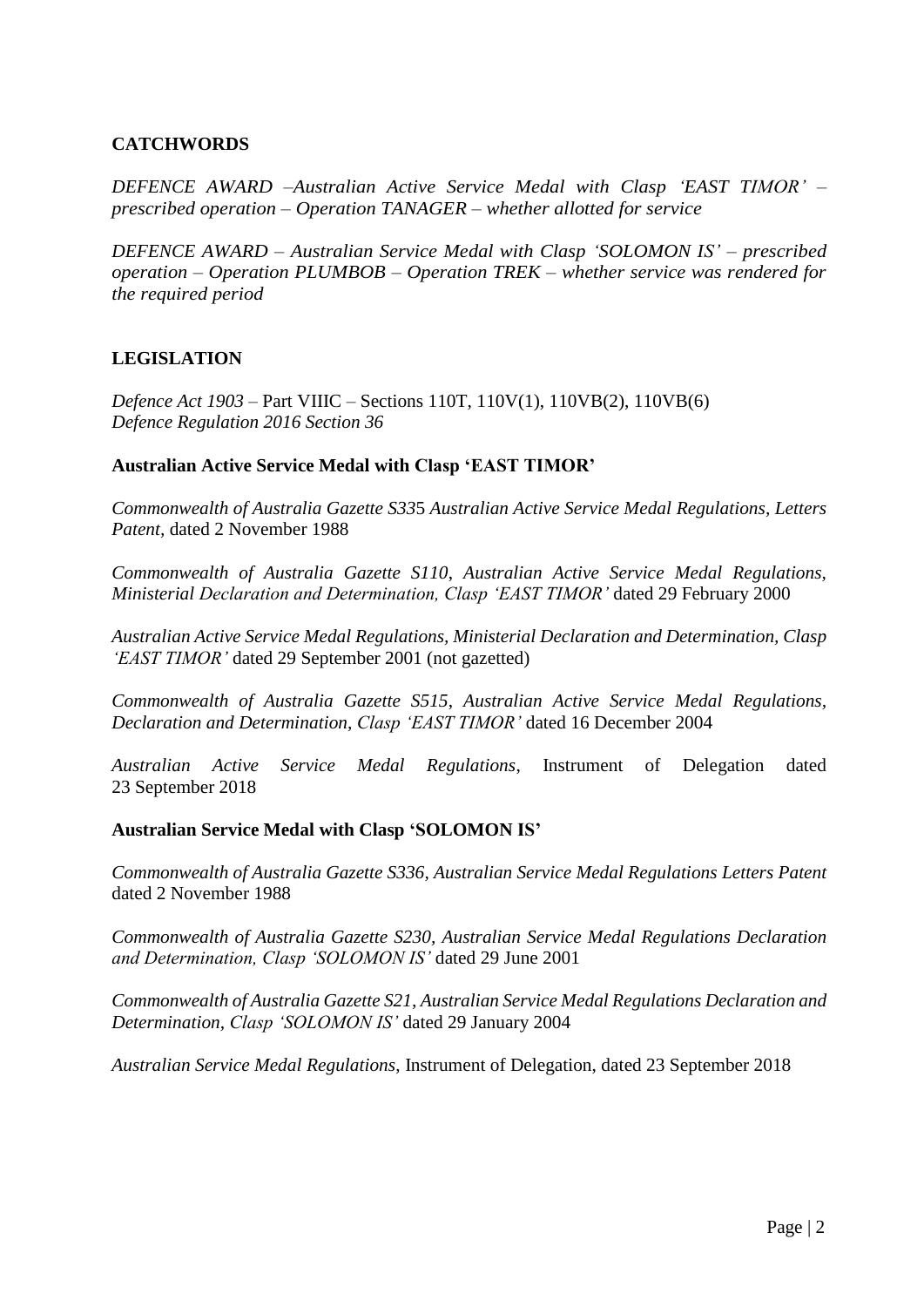# **Introduction**

1. The Applicant, Ms Kelly Renata Webster, seeks review of a decision, dated 11 December 2017, of Ms Allison Augustine, Assessments Manager in the Directorate of Honours and Awards of the Department of Defence (the Directorate), that Ms Webster is not eligible for either the Australian Active Service Medal (AASM) with Clasp 'EAST TIMOR' or the Australian Service Medal with Clasp 'SOLOMON IS' for her service in HMAS *Manoora* in 2000.<sup>1</sup>

## **Decision under review**

2. On 25 April 2017, Ms Webster submitted an online application to the Directorate for an assessment of her eligibility for the AASM with Clasp 'EAST TIMOR' and the ASM with Clasp 'SOLOMON IS'.<sup>2</sup>

3. On 11 December 2017, in response to Ms Webster's application, Ms Augustine stated in respect of Ms Webster's eligibility for the AASM: *"Our records show that although HMAS Manoora was in East Timor waters from 17 April 2000 to 18 April 2000 it was not allotted to Operation TANAGER, the prescribed operation."*

4. In respect of Ms Webster's eligibility for the ASM, Ms Augustine stated that: *"The ASM 'SOLOMON IS' may be awarded to a member of the ADF who rendered service for a period of 30 days in the area comprising the Solomon Islands and its territorial sea that commenced on 4 November 2000 and ended 15 March 2002. Our records show HMAS Manoora was in Solomon Islands' waters from the 4 December 2000 to the* (sic) *12 December 2000, a total of 9 days."* 3

5. On 8 July 2021, Ms Webster made application to the Tribunal seeking a review of the above decision<sup>4</sup>

# **Tribunal jurisdiction**

<u>.</u>

6. Pursuant to s110VB(2) of the *Defence Act 1903* the Tribunal has jurisdiction to review a reviewable decision if an application is properly made to the Tribunal. The term *reviewable decision* is defined in s110V(1) and includes a decision made by a person within the Department of Defence to refuse to recommend a person for a defence award in response to an application. Regulation 36 of the *Defence Regulation 2016* lists the defence awards that may be the subject of a reviewable decision. Included in the defence awards listed in Regulation 36 is the AASM and the ASM. Therefore, the Tribunal has jurisdiction to review decisions in relation to these awards.

<sup>&</sup>lt;sup>1</sup> Letter to Ms Webster from Ms Allison Augustine dated 11 December 2017.

<sup>&</sup>lt;sup>2</sup> Letter to Tribunal from Ms Petrina Cole dated 26 August 2021.

<sup>&</sup>lt;sup>3</sup> Letter to Ms Webster from Ms Allison Augustine dated 11 December 2017.

<sup>4</sup> Application for review of decision, Ms Kelly Webster, dated 8 July 2021.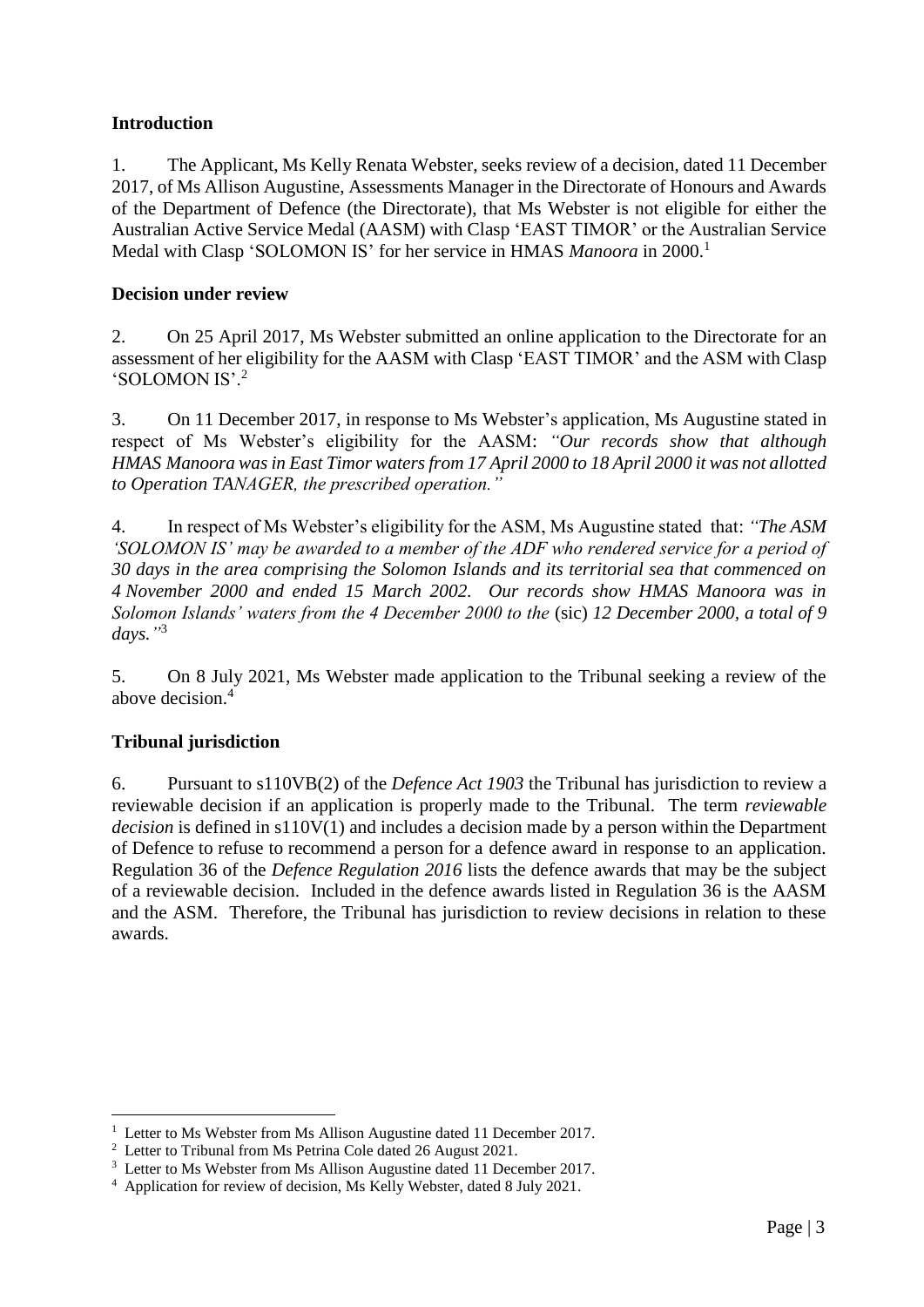# **Ms Webster's service**

7. Ms Webster enlisted in the Permanent Naval Force (PNF) on 17 February 1997 on an open ended enlistment. Ms Webster initially started her training as a cook but completed category training as a boatswain's mate.<sup>5</sup>

8. Relevant to this application, Ms Webster was posted to the *Kanimbla* class amphibious warfare ship HMAS *Manoora* from 31 May 1999 to 4 December 2000. However, on 5 November 2000 Ms Webster was admitted to Townsville's Lavarack Barracks Hospital and later evacuated on an RAAF flight from Townsville around 21 November 2000. Ms Webster did not thereafter return to *Manoora*.

9. Ms Webster was discharged from the PNF on 9 August 2001 and has been awarded the Australian Defence Medal for her service.<sup>6</sup>

10. Relevant to this application, Defence records confirm that on 17 April 2000, *Manoora* arrived in Dili, East Timor and departed the following day. *Manoora* is recorded as having *'offload* (ed) *civil aid material for East Timor and embark*(ed) *cargo for return to Australia'*. 7 During this time, Dili was within the prescribed area of operations for Operation TANAGER, in support of the United Nations Transitional Administration in East Timor (UNTAET).

11. Those same records confirm that on 8 June 2000, *Manoora* deployed to the Solomon Islands for Operation PLUMBOB, entering the Solomon Islands Area of Operations on 11 June 2000, and that the ship was *'on standby in anticipation of the requirement to conduct evacuations by sea. Departed the Solomon Islands Area of Operations on 21 June 2000.'* 8

12. On 8 November 2000, *Manoora* departed Townsville on a further deployment to the Solomon Islands for Operation TREK to conduct operations in support of the International Peace Monitoring Team. The ship entered the area of the prescribed operation on 12 November 2000, where it remained until 12 December 2000.<sup>9</sup> At the date of Manoora's departure for the Solomon Islands, according to her service record Ms Webster had already been hospitalised and was therefore not physically on board *Manoora*.

1

<sup>5</sup> Service Record Webster, KR W163120.

<sup>6</sup> Service Record Webster, Kelly Renata W163120 RAN Certificate of Service.

<sup>7</sup> Ship's Movements HMAS *Manoora* Feb 2000 to Jun 2002.

<sup>8</sup> Ibid.

<sup>&</sup>lt;sup>9</sup> Ibid.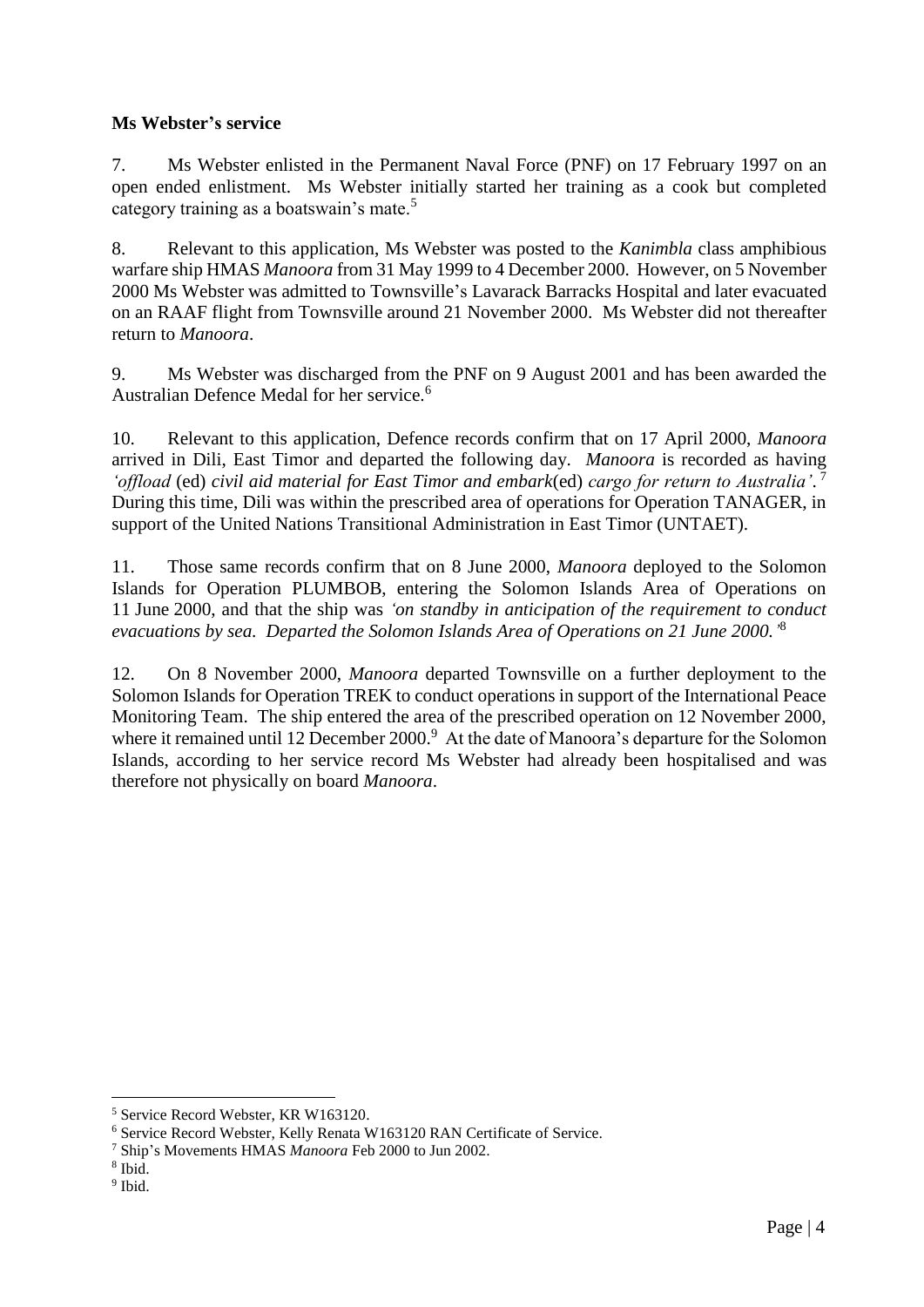## **The Australian Active Service Medal with Clasp 'EAST TIMOR'**

14. The AASM was created by Letters Patent, signed by The Queen on 13 September 1988. As set out in the *Australian Active Service Medal Regulations 1988*, '*the Governor-General, on the recommendation of the Minister, may declare a warlike operation in which members of the Defence Force are, or have been on or after 14 February 1975, engaged, to be a prescribed operation for the purposes of these Regulations*.' 10

15. On 1 March 2000, the Governor-General approved certain conditions for the creation of the AASM with Clasp 'EAST TIMOR'.<sup>11</sup> The Governor-General declared, relevantly:

*(a) declare under regulation 3, the following warlike operations in which members of the Australian Defence Force are engaged in the area comprising East Timor and the sea adjacent to East Timor out to a distance of 12 nautical miles from the low water mark to be a 'prescribed operation' for the purposes of the regulations:*

- *(i) Operation 'Faber' that commenced 16 September 1999;*
- *(ii) Operation 'Warden' that commenced 16 September 1999;*
- *(iii) Operation 'Tanager' that commenced 20 February 2000.*

16. On 16 December 2004, the above declaration and determination was revoked by *Commonwealth of Australia Gazette, S515, Australian Active Service Medal Regulations, Declaration and Determination.<sup>12</sup>*

*[…]*

1

*(b) declare under regulation 3, the following warlike operations in which members of the Australian Defence Force are engaged in the area comprising East Timor and the sea adjacent to East Timor out to a distance of 12 nautical miles from the low water mark to be a 'prescribed operation' for the purposes of the regulations:*

- *(i) Operation 'Faber' that commenced 16 September 1999 and ended on 23 February 2000;*
- *(ii) Operation 'Warden' that commenced 16 September 1999 and ended on 10 April 2000;*
- *(iii) Operation 'Tanager' that commenced on 20 February 2000 and ended on 19 May 2002;*
- *(iv) Operation 'Citadel' that commenced on 20 May 2002 and ended on 17 August 2003.*

*(c) determine, under subregulation 4(2) of the Regulations, that the conditions for the award of the AASM with Clasp 'EAST TIMOR' ("the Medal") for that prescribed operation are:*

*(i) The Medal may be awarded to a member of the Australian Defence Force who* 

<sup>10</sup> *Commonwealth of Australia Gazette, S335,Letters Patent, Australian Active Service Medal Regulations*, dated 2 November 1988.

<sup>11</sup> *Commonwealth of Australia Gazette, S110, Australian Active Service Medal Regulations, Declaration and Determination,* dated 29 February 2000.

<sup>12</sup> *Commonwealth of Australia Gazette, S515, Australian Active Service Medal Regulations, Declaration and Determination,* dated 16 December 2004.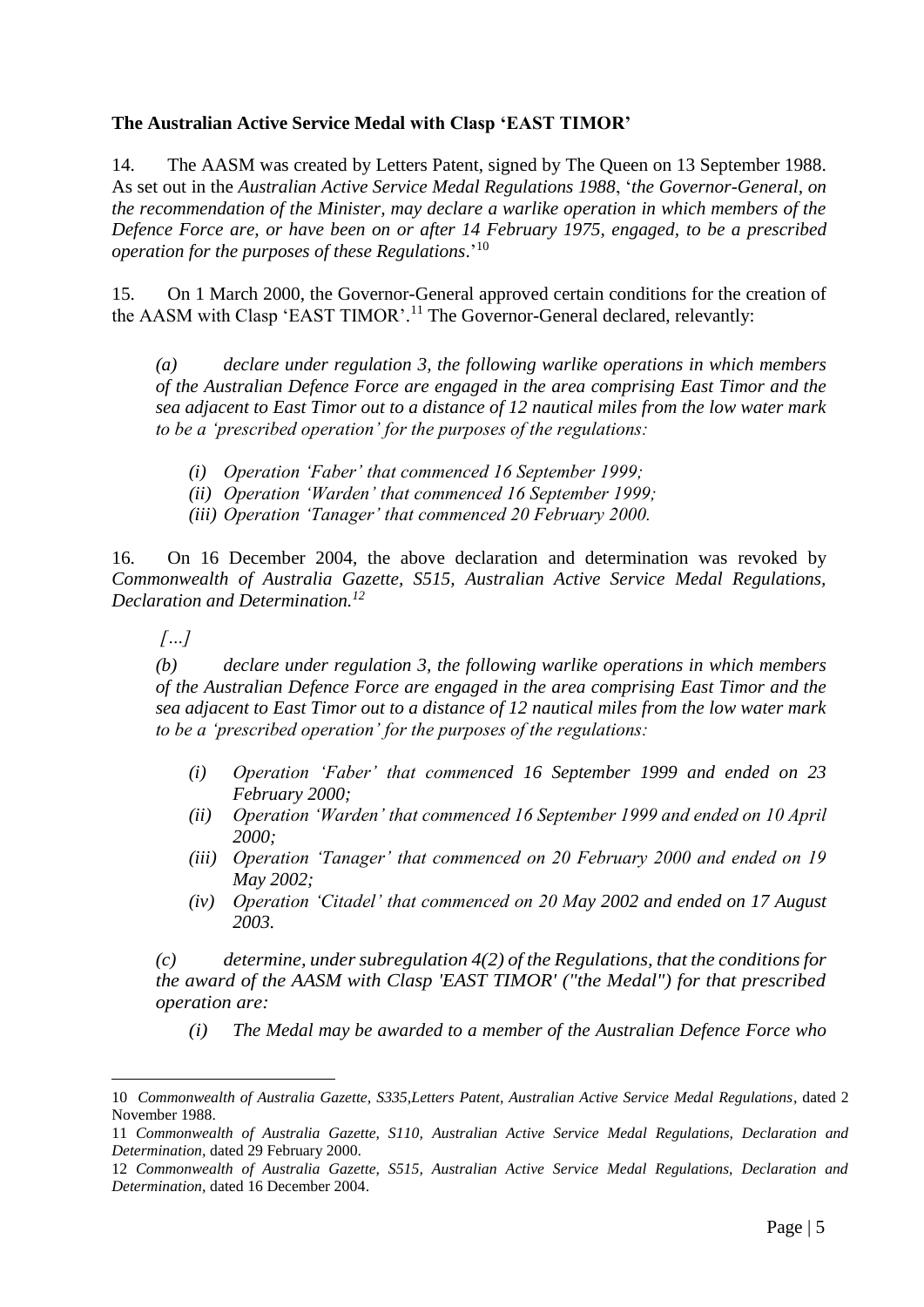*rendered allotted service as such a member while posted as a member of the Australian element for duty to the prescribed operation for a prescribed period;*

*(iv) For the period that commenced on 16 September 1999 and ended on 17 August 2003, the Medal may be awarded to a member of the Australian Defence Force who rendered service as such a member and who for a prescribed period, undertook official visits, inspections or other occurrences of· a temporary nature in connection with the military contribution in the prescribed operation;*

…

…

- *(vi) In this paragraph "prescribed period" means:*
	- (A) *in relation to subparagraphs*  $(c)(i)$ ,  $(c)(ii)$  *and*  $(c)(v)$ *, a period of not less than one day; and*
	- *(B) in relation to subparagraph (c)(iv), a period on not less than an aggregate of 30 days;*

*PROVIDED THAT the qualifying period of service as described in subparagraphs (c)(i), (c)(ii) or (c)(iii) may be deemed by the Chief of the Defence Force or delegate to have been established notwithstanding that the member has not met the qualifying periods described if service in relation to the prescribed operation was terminated owing to the death, evacuation due to illness or injury or other disability due to service; […]*

#### **The Australian Service Medal with Clasp 'SOLOMON IS'**

17. The eligibility criteria for awarding the ASM with Clasp 'SOLOMON IS' are set out in the Commonwealth of Australia Gazette, S21, Australian Service Medal Regulations, Declaration and Determination dated 29 January 2004<sup>13</sup> which states, relevantly:

*[…]*

*(b) declare, under regulation 3 of the Regulations, the non-warlike activity, Operation TREK, in which members of the Australian Defence Force are engaged, in the area comprising the Solomon Islands and its territorial sea, that commenced on 4 November 2000 and ended 15 March 2002, to be a prescribed operation for the purposes of the Regulations; and*

*(c) determine, under subregulation 4(2) of the Regulations, that the conditions for award of the Australian Service Medal with Clasp 'SOLOMON IS' ("the Medal") for the prescribed operation are:*

*(i) the Medal may be awarded to a member of the Australian Defence Force who rendered service as such a member while posted to or serving as a member of the Australian element of the prescribed operation for a period of 30 days, or for periods amounting in the aggregate to 30 days;*

<u>.</u>

*<sup>…</sup>*

*<sup>…</sup>*

<sup>13</sup> *Commonwealth of Australia Gazette S21, Australian Service Medal Regulations, Declaration and Determination* dated 29 January 2004.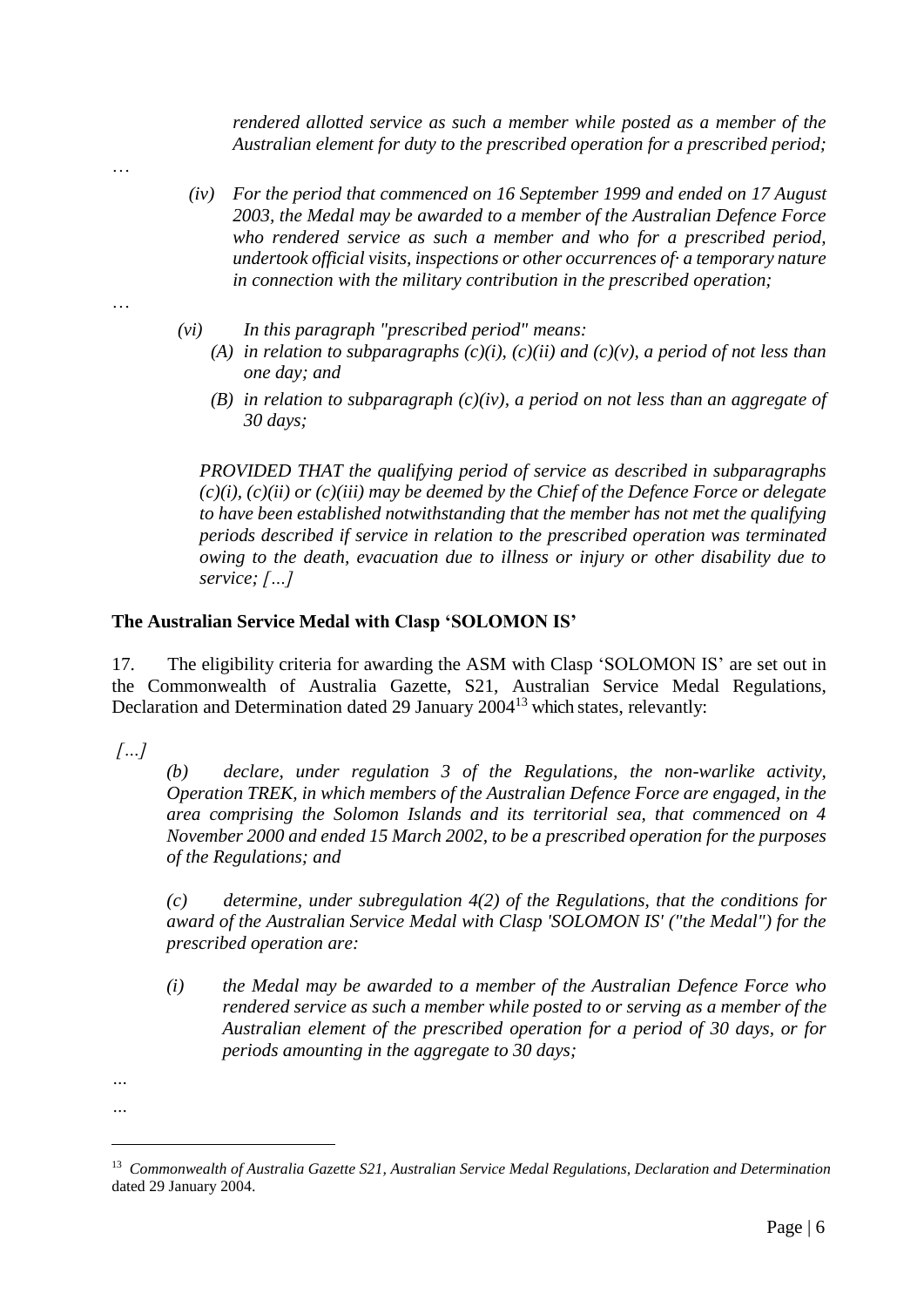- *(iv) the Medal may be awarded to a member of the Australian Defence Force who rendered service as such a member for a period of 30 days, or for periods amounting in the aggregate to 30 days, for official visits, inspections or other occurrences of a temporary nature with the military contribution in the prescribed operation;*
- *… …*
- *(v) the qualifying period of service as described in subparagraphs (c)(i), (c)(ii) c(iii) or c(iv) of this Instrument may be deemed by the Chief of the Defence Force or delegate to have been established notwithstanding that the member has not met the qualifying periods described if service in relation to the prescribed operation was terminated due to the death, evacuation due to illness or injury or other disability due to service.*

# **Ms Webster's application to the Tribunal**

18. In her application to the Tribunal, Ms Webster states that she believes she has qualifying service for the AASM with Clasp 'EAST TIMOR' and the ASM with Clasp 'SOLOMON IS' and that Ms Augustine's decision is incorrect.<sup>14</sup>

## **Defence Report**

19. The Defence Report states that, following Ms Webster's application to the Tribunal, Defence reviewed the original 2017 decision and assessed afresh her eligibility for the AASM with Clasp 'EAST TIMOR' and the ASM with Clasp 'SOLOMON IS'.<sup>15</sup>

## *AASM with Clasp 'EAST TIMOR'*

20. The Defence Report confirms that, as detailed in *Manoora's* Report of Proceedings for April 2000 dated 7 May 2000, while in Dili the ship offloaded a large quantity of civil aid material, including two passenger vehicles and embarked a quantity of ammunition and general cargo for return to Australia.<sup>16</sup>

21. Defence stated that it does not dispute that Ms Webster was a member of the ship's company when *Manoora* was within the area of operations for Operation TANAGER; however, it asserts that there is no evidence that either she, the ship's company, or in fact the ship itself was allotted for service to the operation.<sup>17</sup>

22. In its report Defence discusses the term "allotment" which it states is a technical term relating to a special administrative procedure designed to accurately identify persons or units whose duties are directly related to warlike activities within a defined operational area. Defence went on to state that Instruments of Allotment are required by legislation to determine eligibility

<u>.</u>

<sup>&</sup>lt;sup>14</sup> Ms Webster's application to the Tribunal dated 8 August 2021.

<sup>&</sup>lt;sup>15</sup> Letter from Ms Petrina Cole to Tribunal dated 26 August 2021.

<sup>&</sup>lt;sup>16</sup> HMAS *Manoora*, Report of Proceedings.

<sup>&</sup>lt;sup>17</sup> Letter from Ms Petrina Cole to Tribunal dated 26 August 2021.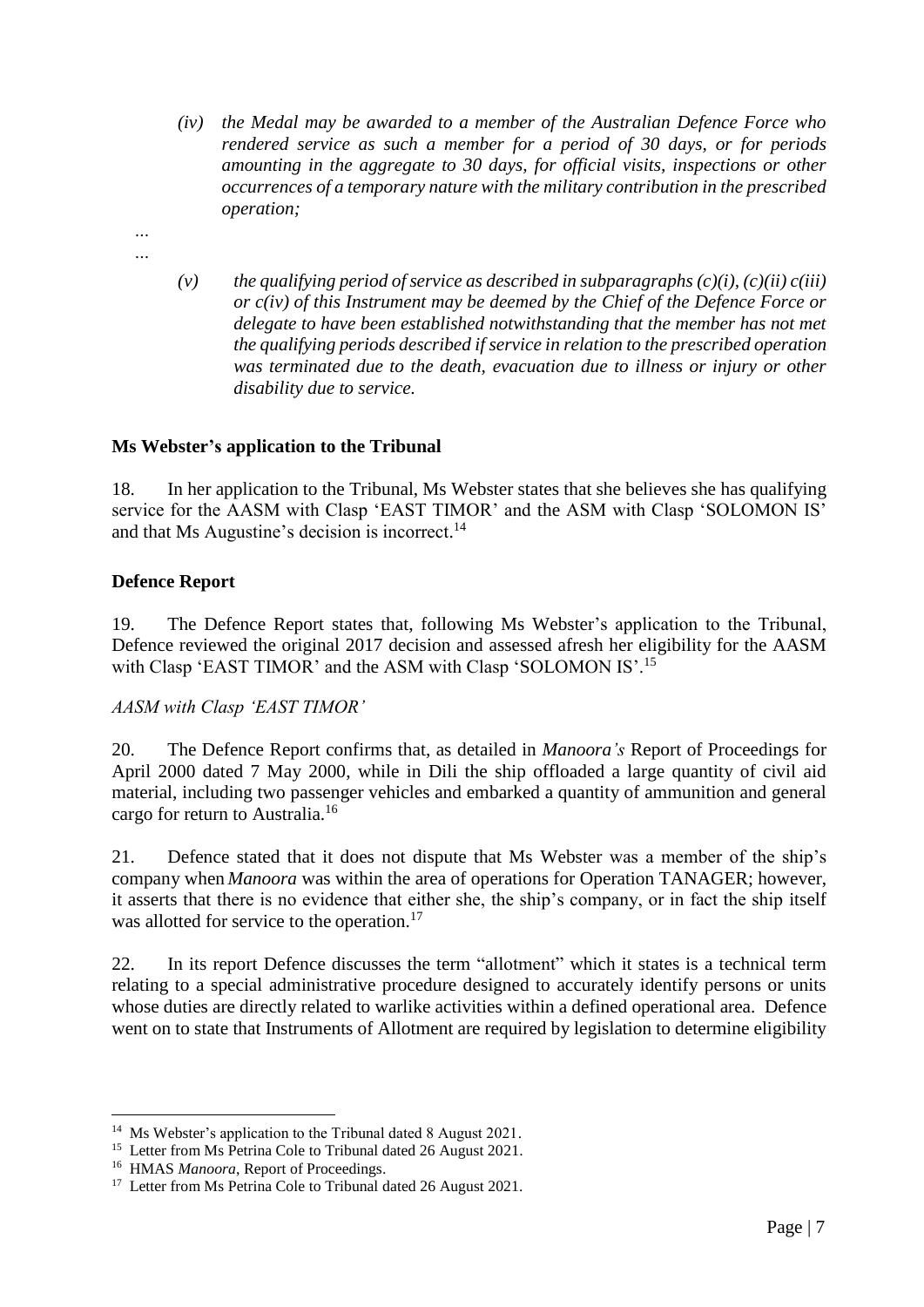for entitlements under both the *Veterans' Entitlements Act 1986* (the VEA) and the *Income Tax Assessment Act 1936* (the ITAA)*.* 18

23. Defence stated that Instruments issued for the purpose of the VEA require signature by the Vice Chief of the Defence Force (VCDF) in accordance with subsection 5B (2) of that Act, and in the case of the ITAA, the Chief of the Defence Force (CDF) delegates his or her responsibility to VCDF.

24. Defence further stated that: *'in contemporary times, "Allotment" (although not specifically worded as such) is reflected in an individual's service record within the Operational Service Log, showing the operation name and duration of service rendered on the operation. Neither her Service Record, nor ADO Service Record from (PMKeyS) contain entries of Ms Webster rendering any operational service during her posting on the HMAS* Manoora*.'* 19

25. Defence went on to state that: *'Further, lists grouped by ship or land force element, such as a Battalion Group, showing individuals from the respective Service, who rendered qualifying service for the AASM East Timor are held by Defence. The lists were used as the basis for awarding the AASM 'EAST TIMOR'. No such list exists for HMAS* Manoora.*'* 20

#### *ASM with Clasp 'SOLOMON IS'*

26. Concerning Ms Webster's claim for the ASM with Clasp 'SOLOMON IS', the Defence Report confirms that *Manoora* was deployed to the vicinity of the Solomon Islands on Operation PLUMBOB, entering the Area of Operations on 11 June 2000, and that from that date the ship was on standby in anticipation of the need to conduct evacuations by sea following a coup in Honiara until the ship departed the area on 21 June 2000. Defence state that service rendered on Operation PLUMBOB did not attract medallic recognition as the duration of the operation from 8-24 June 2000 was less than the generally required 30 days qualifying service for the award of an  $ASM.<sup>21</sup>$ 

27. The Defence Report confirms that on 8 November 2000, *Manoora* departed Townsville on deployment to the Solomon Islands for Operation TREK in support of the International Peace Monitoring Team. The ship entered the area of the prescribed operation on 12 November 2000, where it remained until 12 December 2000. Defence states that, if the requisite qualifying conditions were met, service rendered on Operation TREK attracted the ASM with Clasp 'SOLOMON IS'.

28. However, Defence relies on evidence within Ms Webster's Service Record and ADO Service Record from PMKeyS which indicates that she was medevaced to hospital on 5 November 2000 and therefore not serving in *Manoora* during Operation TREK. 22

29. Defence relies on its conclusion that, by virtue of being physically in a hospital at the time of the ship being deployed on Operation TREK, Ms Webster did not enter the area of operations or physically render any service on the HMAS *Manoora* while it was deployed on Operation TREK. .

 $18$  Ibid.

<sup>&</sup>lt;sup>19</sup> Letter from Ms Petrina Cole to Tribunal dated 26 August 2021.

 $20$  Ibid.

 $21$  Ibid.

 $22$  Ibid.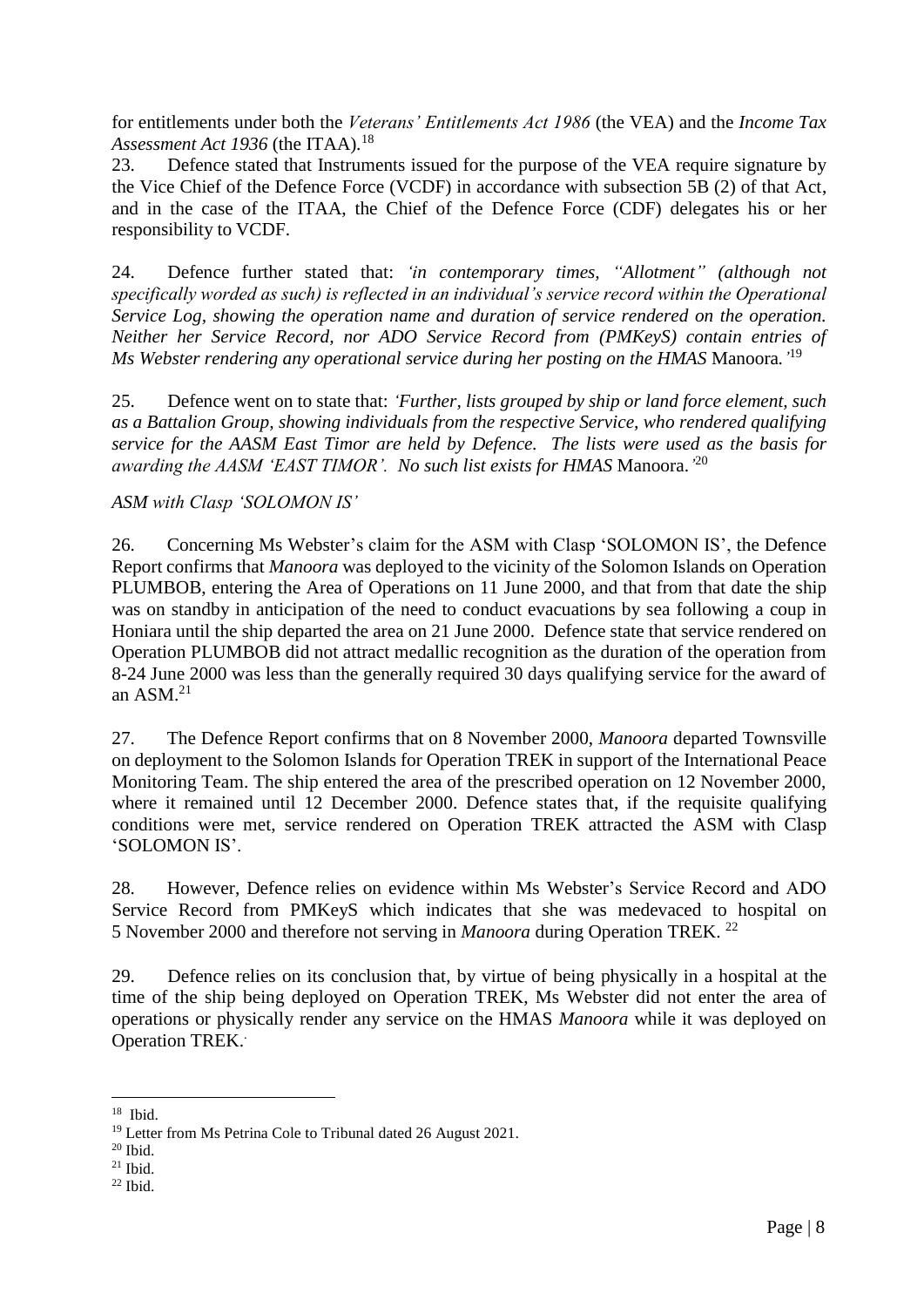## **Ms Webster's comments on the Defence report**

30. On 31 August 2021, Ms Webster was provided with a copy of the Defence Report and asked to provide her comments on that report. Ms Webster's response dated 22 September 2021 includes the following comments:

*Concerning her service in East Timor*

31. Ms Webster stated that *'HMAS Manoora left Townsville on 10th April 2000 and arrived in Dili, East Timor during the forenoon of 17th April 2000. The crew offloaded civilian aid materials to East Timor and embarked cargo for return to Australia on the forenoon of 18th April 2000. During this 24-hour period, HMAS Manoora also conducted several stern door marriages*  with HMAS Bentano (sic) <sup>23</sup> whilst at anchor. This operation is classified as *"OPERATION TANAGER"'***.** This is confirmed by *Manoora's* movement records.'

32. She further stated that *'the activities of the Defence Cooperation Program (DCP) service in East Timor during this period had been reclassified as warlike, meaning that that those who were involved in the Army Training Support Team – East Timor and other DCP tasks are now eligible to be awarded the Australian Active Service Medal with clasp East Timor and Returned form Active Service Badge*. 24

33. Ms Webster also provided some images of charts of the ship's passage to Dili and thence to Darwin and emphasised the importance of the ship being present in Dili during Operation TANAGER for over 24 hours, and its contribution to the mission.<sup>25</sup>

*Concerning her service in the Solomon Islands* 

34. In relation to her medical records Ms Webster states that:

*'The Defence Report, Solomon Islands heading, paragraph 24, this statement is incorrect. My service and medical records read: I was transferred from HMAS Manoora on Sunday 5 th November 2000 and admitted to Lavarack Barracks Health Centre (hospital), Townsville ARMY Base. I was evacuated approximately on Tuesday 21st November 2000 by an Airforce flight from Townsville to Sydney via Canberra with a medic on board and other ADF personal. I went home after that trip; I did not attend Balmoral Hospital.'*

Ms Webster's final comment on the Defence Report *states 'Please consider it was my duty and position to serve my country in both of these "Warlike Operations". I wish for this formal email to be passed onto the Minister of Defence.'*<sup>26</sup>

<u>.</u>

<sup>23</sup> HMAS *Betano.*

<sup>24</sup> Ms Webster's comments on Defence Report.

 $25$  Ibid.

<sup>&</sup>lt;sup>26</sup> Ms Webster's comments on Defence Report.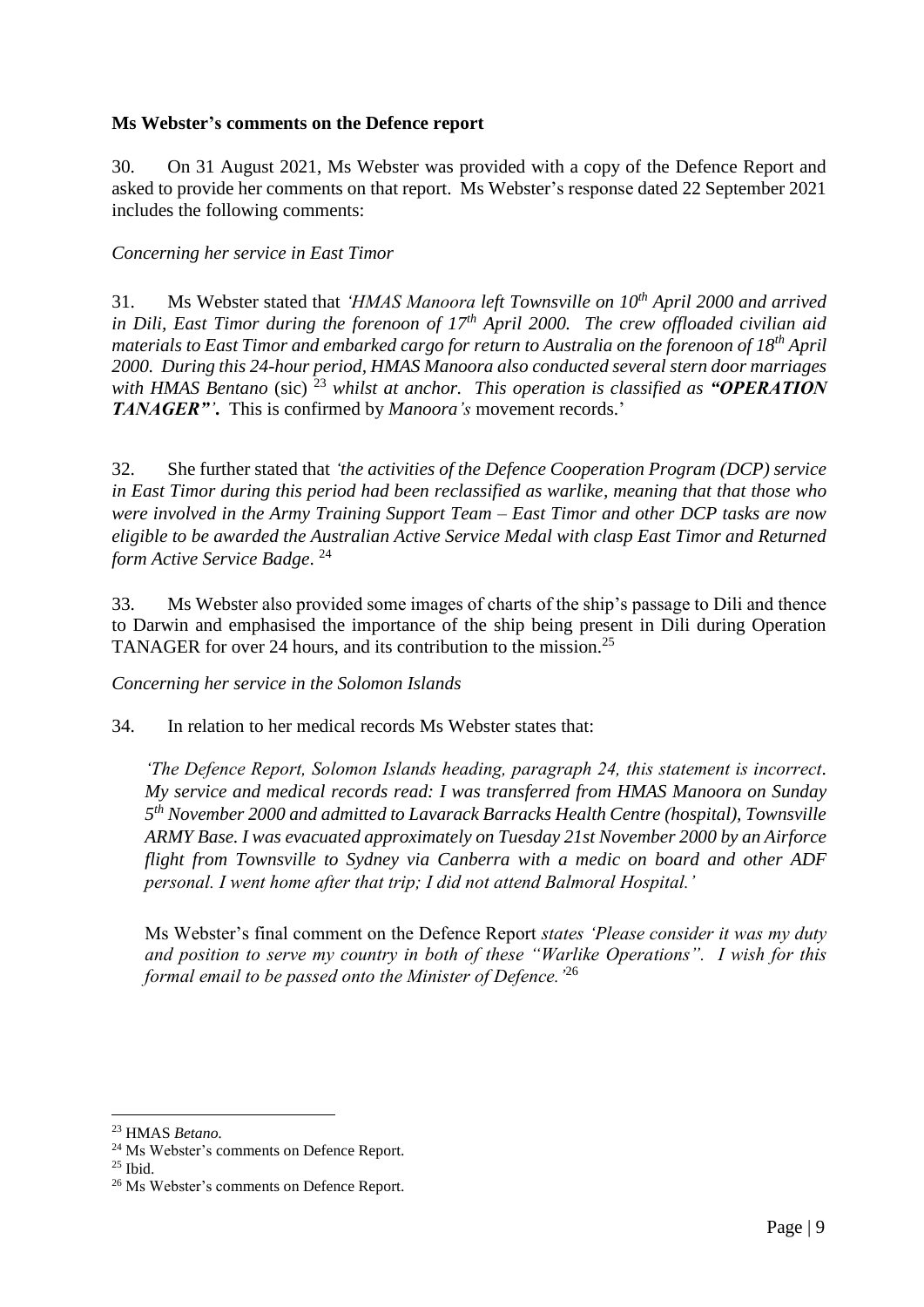# **Tribunal Analysis**

35. This review, and three other applications relating to *Manoora*'s service in 2000, was brought about following an unsuccessful application to the Department of Veterans' Affairs for recognition of qualifying service by a former member of *Manoora*'s ships' company who had been awarded the AASM with Clasp 'EAST TIMOR' for his service in April 2000. That former member then made enquiries of Defence and was given written advice by Defence that the issue of the above award was made in error. However, in so doing, Defence did not seek return of the award, or advise that it would be cancelled.

36. The former member later contacted other former members of *Manoora*'s ship's company via Facebook and invited anyone who had made application for the award and been refused to submit an application for review in the Tribunal, with *'the main claim of having the whole crew sorted out'*.

37. It is clear that, to be awarded the ASM with Clasp 'SOLOMON IS' arising from Operation TREK in 2000, a member of the crew of *Manoora* relevantly had to have "rendered service" for 30 days or more. Service rendered in *Manoora* during the preceding Operation PLUMBOB from 8-24 June 2000 was substantially less than 30 days, and did not attract medallic recognition.

38. As Ms Webster's service records indicate that she was not on board *Manoora* at the relevant time during its subsequent operation to the Solomon Islands in support of Operation TREK (which she did not dispute at hearing, although she challenged the detail of her medical records in relation to this period as claimed in the Defence Report and which Defence conceded had been misinterpreted in that Report), she cannot satisfy that 30 day eligibility criterion even though that operation did exceed the 30 day requirement.

39. Ms Webster said that she had only recently heard that a member could still be awarded the AASM with clasp "SOLOMON IS" if they had been medically evacuated and claimed that, if this was correct, she should qualify for the award she sought as she had been medically evacuated from Manoora. However, the relevant eligibility criterion in this regard, paragraph (c)(vi) specifically states that it is *service in relation to the prescribed operation that must be terminated due to the death, evacuation due to illness or injury or other disability due to service*. As she was medically evacuated before Manoora departed Townsville and some days before it entered the territorial seas of the Solomon Islands, she had not commenced service in relation to the prescribed operation. Accordingly, she is not able to meet this eligibility criterion.

40. Thus, the decision to not recommend her for award of the ASM with Clasp 'SOLOMON IS' was correct and must be affirmed by the Tribunal.

41. However, it is clear that Ms Webster did render service in *Manoora* when it visited Dili, East Timor on 17-18 April 2000 and was within the prescribed area of operations for Operation TANAGER. Because that visit was for 1-2 days but no longer, whether Ms Webster is eligible for award of the AASM with Clasp 'EAST TIMOR' turns on whether or not her service at that time was "allotted service".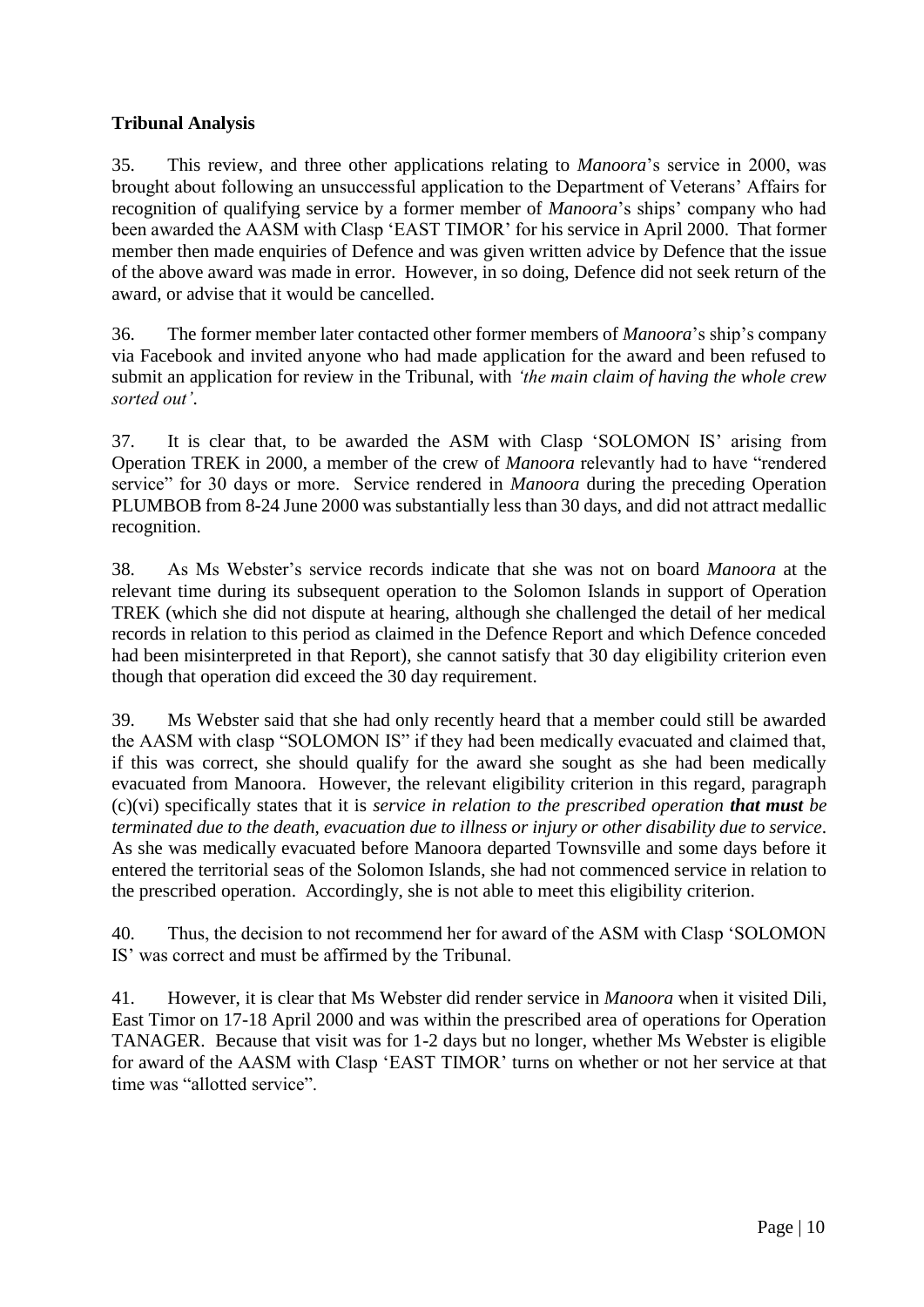42. While the Defence Report provided some explanation of the meaning of that term and contended that the eligibility criteria had not been met, the Tribunal sought a better understanding of related issues. Accordingly, the Tribunal requested that Defence provide a supplementary submission to address the following questions:

- Is there a statutory definition of the term "allotted service" or "allotment"?
- $\bullet$  If not, is there an authoritative administrative definition?
- In either case, what are the criteria by which decisions are made to allot or not allot?
- Was there an express decision not to allot *Manoora* to Operation TANAGER or was it simply not allotted?
- What are the criteria by which decisions are made to retrospectively allot?

43. Defence provided that supplementary submission on 4 April 2022 and it was then forwarded to Ms Webster for her consideration. Ms Webster did not make any written submission in response and at the hearing did not raise any argument against what Defence had said in that supplementary submission.

44. The term "allotted service" is not defined in the AASM Regulations or in other Defence legislation. However, section 5B of the VEA provides as follows:

*(1) In this Act, unless the contrary intention appears:*

*allotted for duty in an operational area has the meaning given by subsection (2).*

*…*

*Allotted for duty*

- *(2) A reference in this Act to a person, or a unit of the Defence Force, that was allotted for duty in an operational area is a reference:*
	- *(a) in the case of duty that was carried out in an operational area described in item 1, 2, 3, 4, 5, 6, 7 or 8 of Schedule 2 (in column 1)—to a person, or unit of the Defence Force, that is allotted for duty in the area (whether retrospectively or otherwise) by written instrument issued by the Defence Force for use by the Commission in determining a person's eligibility for entitlements under this Act; or*
	- *(b) in the case of duty that was carried out in an operational area described in item 3A, 3B, 9, 10, 11, 12, 13, 14 or 15 of Schedule 2 (in column 1)—to a person, or unit of the Defence Force, that is allotted for duty in the area (whether retrospectively or otherwise) by written instrument signed by the Vice Chief of the Defence Force for use by the Commission in determining a person's eligibility for entitlements under this Act; or*
	- *(c) to a person, or unit of the Defence Force, that is, by written instrument signed by the Defence Minister, taken to have been allotted for duty in an operational area described in item 4 or 8 in Schedule 2 (in column 1).*

45. East Timor during the relevant period in 2000 is not listed in any of the items in Schedule 2 referenced in this definition.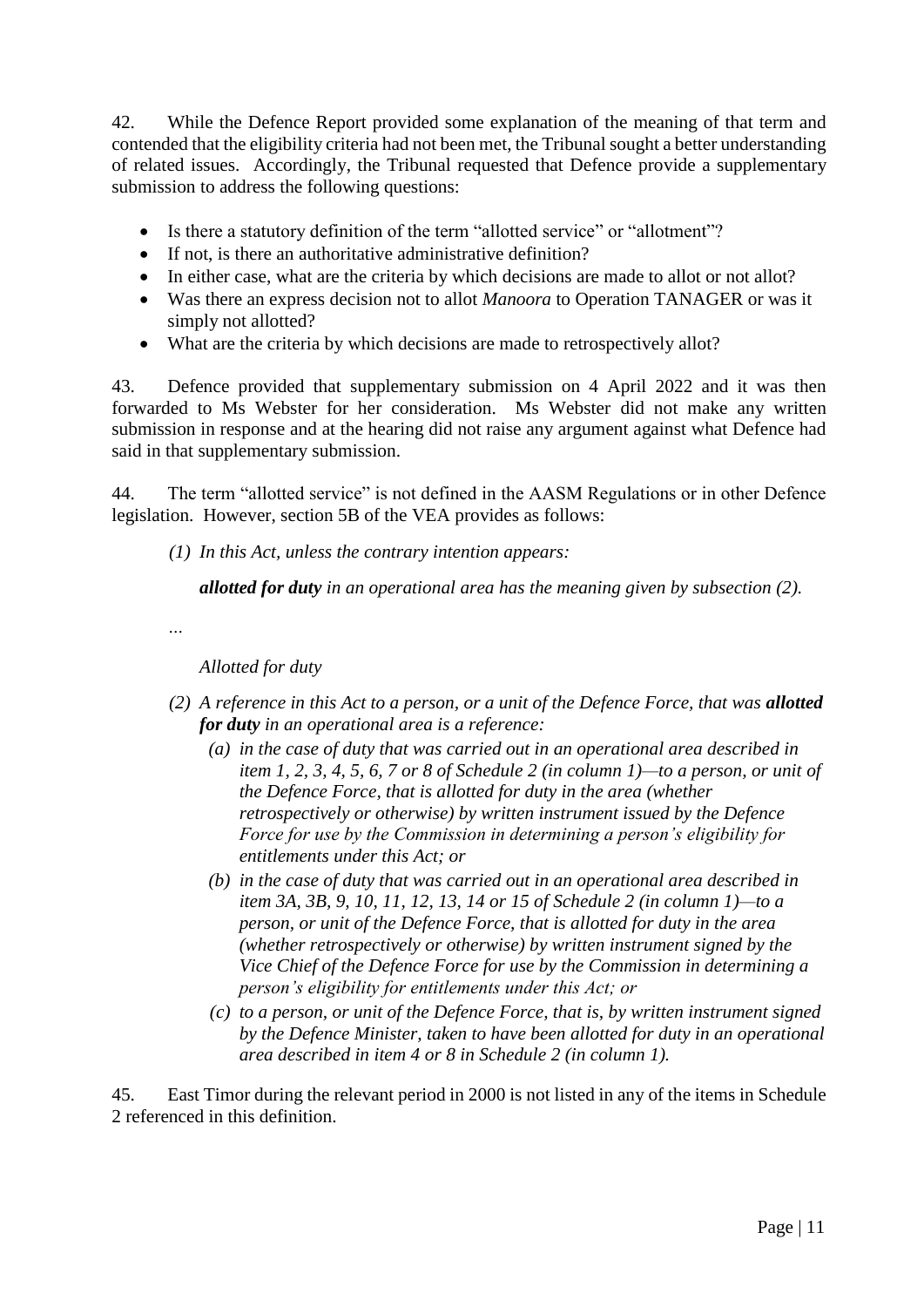46. Ms Webster argued that service in East Timor on the Defence Cooperation Program had since been reclassified as "warlike" and that this should now qualify her for allotment and eligibility for the AASM with Clasp 'EAST TIMOR'. However, the service covered by that reclassification commenced in 2001, and did not include service provided on *Manoora* in 2000.

47. While Defence advised that it had found no express decision not to allot HMAS *Manoora* to Operation TANAGER, it drew the Tribunal's attention to a Minute dated 30 March 2001 from the then Head Strategic Command, Air Vice Marshal Angus Houston, which evidences that the possibility of retrospective force assignment (or allotment) of units to Operation TANAGER had been considered but that the Chief of the Defence Force had decided that *"units based in Australia employed on national tasking in limited support of Australian, and on occasions, other force elements are not an integral part of the* [Peace Keeping Force]*, and that there is no intention to force assign such units or their sub-elements to Operation TANAGER."*

48. The Tribunal does not have jurisdiction to review decisions to issue allotment instruments under section 5B of the VEA*.* 

49. While it does have power under section 110VB(3) of the *Defence Act 1903* to make any recommendation to the Minister that it considers appropriate arising out of a review that is within its jurisdiction, the Tribunal is not satisfied that it should recommend any further consideration of retrospective allotment of *Manoora* by the CDF as the evidence shows that this has previously been considered at the most senior levels of the ADF and there is nothing in the record of that consideration that suggests its conclusion was unwarranted.

50. Therefore, because HMAS *Manoora* and its ship's company were not allotted for service on Operation TANAGER, Ms Webster is not eligible to receive the AASM with Clasp 'EAST TIMOR' and the decision under review must be affirmed by the Tribunal.

51. Nevertheless, the Tribunal should not let the issues raised by Ms Webster (and other applicants seeking the same award) rest there.

52. She and others have asserted that several members of the crew who rendered the same service have been awarded the AASM with Clasp 'EAST TIMOR'. Names of at least some persons said to be in this category have been mentioned orally or in writing in the course of the Tribunal's review process and, while it is inappropriate for them to be mentioned here, they are known to Defence.

53. While "two wrongs don't make a right" and Ms Webster should not be similarly awarded just for the sake of consistency if others have been wrongly awarded, she is justifiably aggrieved by the injustice and inequity she perceives. She is not alone in this, as is apparent from other applications for review currently before the Tribunal.

54. Defence has stated that any such awards to crew members with only the same service would have been made in error. At the same time Defence has not challenged the assertion that it advised one such recipient that he had been awarded in error but did not seek return of the award, or advise that it would be cancelled.

55. The Tribunal accepts that it is simply inevitable that, on occasions, an award may be made in error and, in the absence of evidence of wilful negligence or deliberate corruption or similar, it does not believe that those responsible for such errors should be castigated.